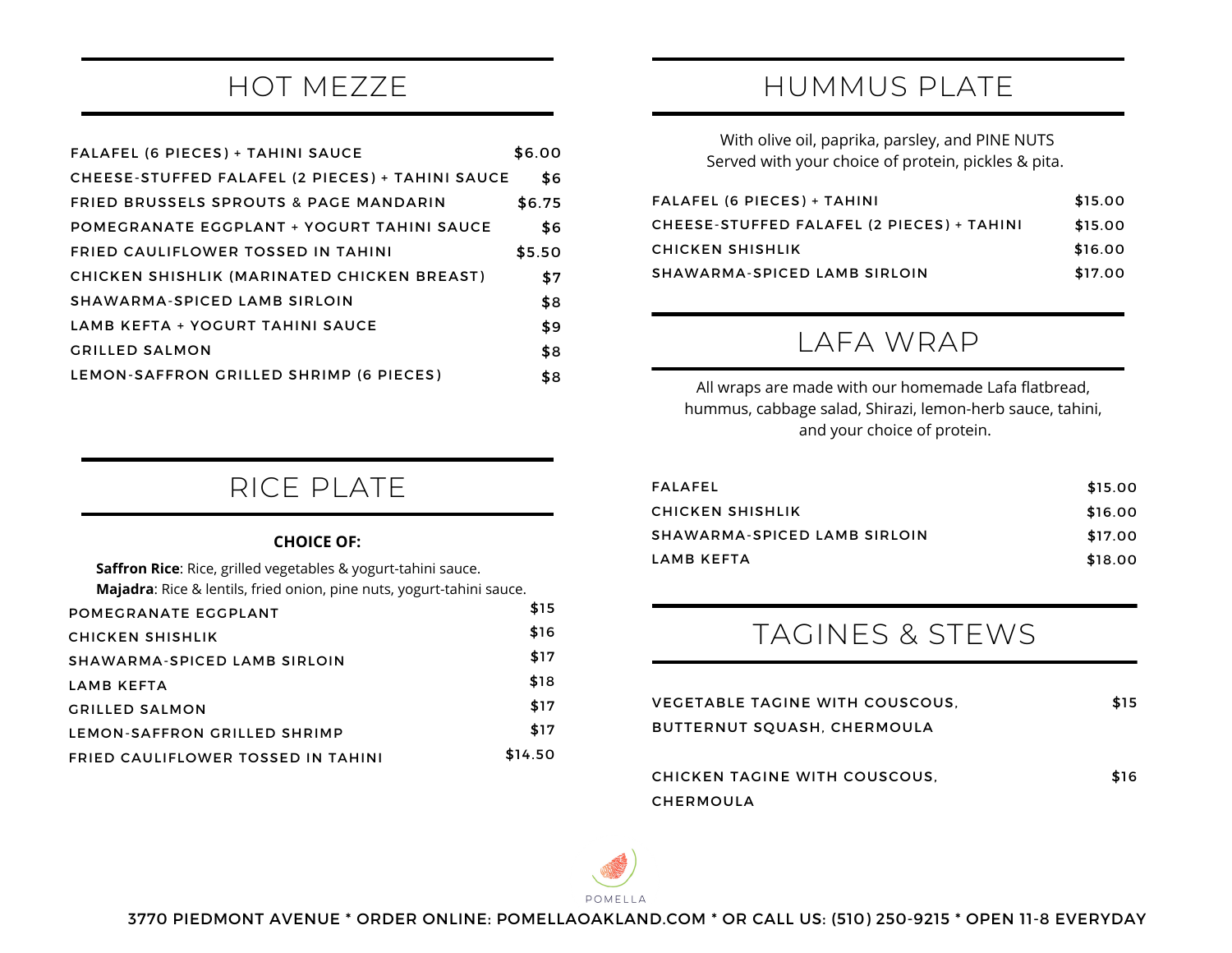## COLD MEZZE

|  |  | Available in 1-cup and 1-pint sizes. |
|--|--|--------------------------------------|
|--|--|--------------------------------------|

| <b>HUMMUS</b>                           | $$5.50/\$11$ |
|-----------------------------------------|--------------|
| PICKLED VEGETABLES                      | \$4/\$8      |
| BEET RAS AL HANOUT, WALNUT SALAD        | \$6/\$12     |
| BUTTERNUT SQUASH QUINOA SALAD           | \$6/\$12     |
| BELUGA LENTIL, ZUCCHINI, HAZELNUT SALAD | \$6/\$12     |
| RAINBOW CARROT SALAD                    | \$6/\$12     |
| RED CABBAGE AND FIG SALAD               | \$6/\$12     |
| SAFFRON ROASTED CAULIFLOWER SALAD       | \$6/\$12     |
| STUFFED GRAPE LEAVES                    | \$6          |

### SIDES

#### **Sauces available in 1/4 cup and 1/2 cup sizes.**

| <b>HOMEMADE PITA</b>                   | \$2 EACH |
|----------------------------------------|----------|
| <b>TZATZIKI SAUCE</b>                  | \$2/\$4  |
| AMBA (PICKLED MANGO SAUCE)             | \$2/\$4  |
| YOGURT-TAHINI                          | \$2/\$4  |
| <b>TAHINI</b>                          | \$2/\$4  |
| <b>SCHUG (RAW GREEN HOT SAUCE)</b>     | \$2/\$4  |
| HARISSA (ROASTED AND DRIED RED CHILIS) | \$2/\$4  |
| <b>FETA</b>                            | \$2/\$4  |

# COMPOSED SALADS \$13+

BEET RAS AL HANOUT, YAM, RED ONION, WALNUT, ROMAINE, RED WINE VINAIGRETTE & FETA

SAFFRON ROASTED CAULIFLOWER, GREEN OLIVES, RAISINS, CHERRY TOMATOES, CITRUS VINAIGRETTE, SPINACH MANCHEGO

BUTTERNUT SQUASH, QUINOA, PEPITAS, DRY CRANBERRY ARUGULA, POMEGRANATE VINAIGRETTE & MANCHEGO

RAINBOW CARROT, SPICED WITH CINNAMON AND CLOVE, CRIMSON RAISINS, ARUGULA, FETA, LEMON-GARLIC VINAIGRETTE

BELUGA LENTIL, GRILLED ZUCCHINI, HAZELNUT, GINGER, RED ONION, BELL PEPPERS, SPINACH, MINT, SHERRY VINAIGRETTE & GOAT CHEESE

RED CABBAGE, DRIED MISSION FIGS, MUNG BEAN SPROUTS, ARUGULA, FETA, RED WINE VINAIGRETTE

#### **ADD-ON TO ANY SALAD**

| $FALAFEL + TAHINI$              | $+ $5.50$ |
|---------------------------------|-----------|
| CHEESE-STUFFED FALAFEL + TAHINI | $+ $5.50$ |
| CHICKEN SHISHLIK                | $+ $6.50$ |
| SHAWARMA-SPICED LAMB SIRLOIN    | $+ $7.50$ |
| <b>GRILLED SALMON</b>           | $+ $7.50$ |
| LEMON-SAFFRON GRILLED SHRIMP    | $+ $7.50$ |

#### SWEETS

\$

| PISTACHIO BAKLAVA (1 PIECE, 3 PIECE)                 | \$3/\$8.5      |
|------------------------------------------------------|----------------|
| ALMOND PASTE BAKLAVA (2 PIECE, 4 PIECE)              | \$4/\$7.5      |
| APRICOT. WALNUT & CHOCOLATE RUGELACH                 | $$2.25/\$6.25$ |
| RASPBERRY, ALMOND & CHOCOLATE RUGELACH \$2.25/\$6.25 |                |

| DATE COOKIES (PACKAGE OF 6)                  | \$6.75 |
|----------------------------------------------|--------|
| SEASONAL PANNA COTTA                         | \$7    |
| MILKY (CHOCOLATE PUDDING WITH WHIPPED CREAM) | \$7    |
| HALVA (PICTACHIO)                            | \$7    |

POMELLA

#### ASK ABOUT OUR WEEKLY DESSERT SPECIALS!

3770 PIEDMONT AVENUE \* ORDER ONLINE: POMELLAOAKLAND.COM \* OR CALL US: (510) 250-9215 \* OPEN 11-8 EVERYDAY